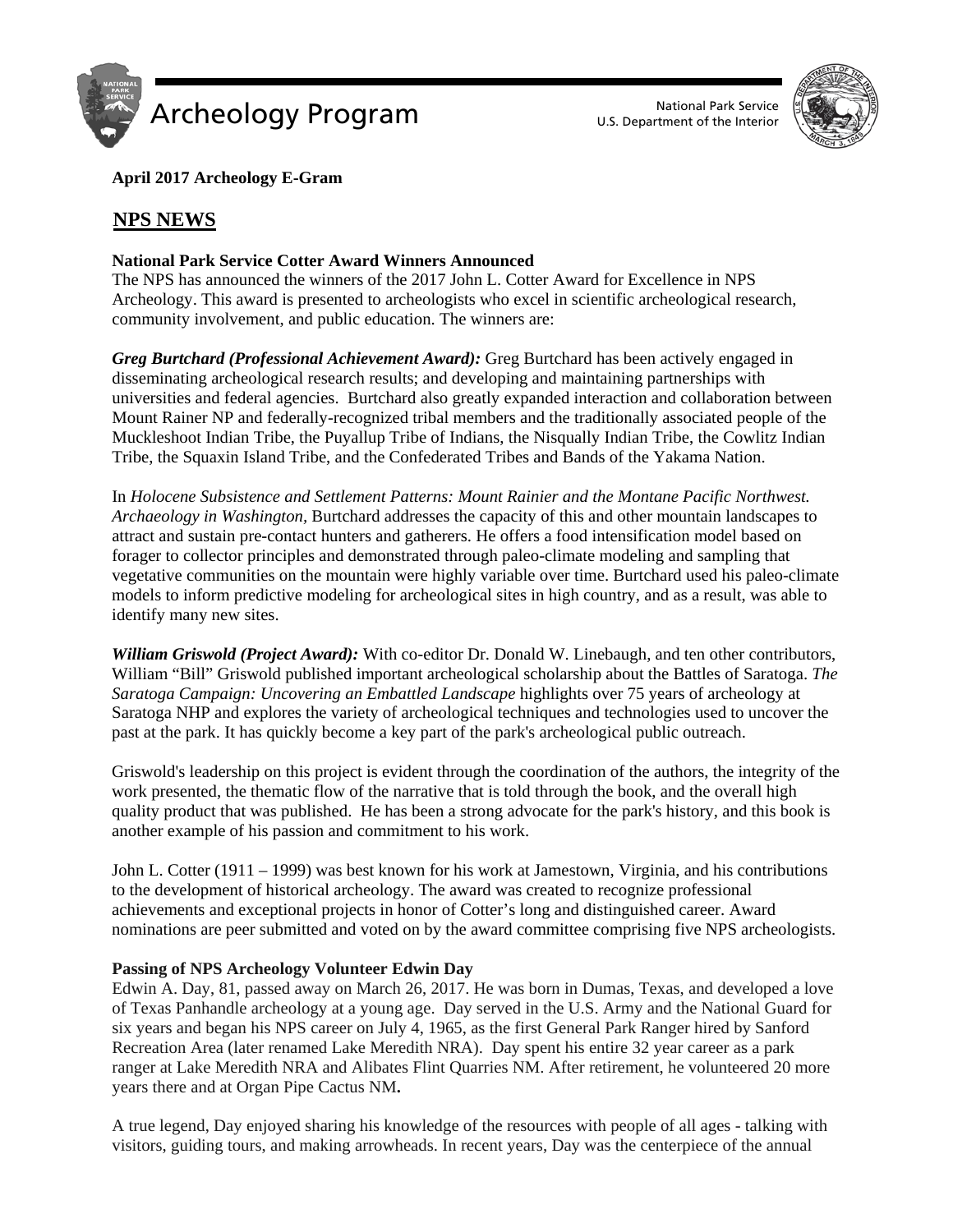Flintfest for his flintknapping demonstrations at the Alibates Flint Quarries NM Visitor Center. His flintknapping abilities utilized original type techniques and materials. Day is currently featured in the movie "Sharpe Edge of Survival" shown daily at the visitor center.

Day received many honors, including the NPS Freeman Tilden Interpreter of the Year nomination, and Fritch Citizen of the Year. He also received the President's Award for Volunteerism for the NPS. Day provided more demonstrations and conducted more tours of the Alibates Flint Quarries than any other employee or volunteer. During his life and career he touched thousands and thousands of lives with his extensive knowledge and stories.

He always professed that flint chips were far more important than any computer chip and that so much more good could be done with a Big Chief tablet and a pencil. His NPS family will miss him dearly.

*By Tim Cruze, Chief of Interpretation, Alibates Flint Quarries NM and Lake Meredith NRA*



## **National Park Service and National Aeronautics and Space Administration Partnership**

National park resources are experiencing unprecedented change and increased vulnerability due to park visitation, urban encroachment, oil and gas development, and a changing climate. Understanding how park systems respond to these stressors is the first step toward appropriate management of our national park units. An NPS partnership with NASA's DEVELOP Program is helping managers better understand these changes. The DEVELOP Program provides a project team of interns and a NASA science advisor to work on selected park projects for 10 weeks at no cost to the partner. The team studies select data from aerial imagery to help decision makers better understand environmental issues and responses.

A notable feature of the NPS/NASA partnership has been the introduction of cultural resources into project concepts for consideration. "NPS and NASA: A Partnership to Address Resource Concerns through Application of Geospatial Imagery," at the 2017 George Wright Society Conference highlighted two cultural resource projects: monitoring snow and ice coverage in Intermountain Region parks to assess vulnerability of archeological sites, and seeking ancient roadbeds around Chaco Culture NHP.

### **National Park Service Celebrates Park Week with Junior Ranger Program**

During National Park week, national parks across the country encourage young people to experience their parks through the Junior Ranger Program. Designed for kids from 5 to 13, free Junior Ranger programs help young visitors gain a deep understanding of each park and discover the wonders within it. Activity booklets and park programs offer fun ways to fulfill the Junior Ranger motto — "explore, learn and protect" — and earn badges and certificates.

Hundreds of Junior Ranger programs exist across the country. Junior Ranger programs highlight a park's nature, historical sites, or architecture. Junior Rangers understand how the NPS emblem, which is nearly 66 years old, helps make connections across all parks. The emblem's arrowhead shape represents archeological discoveries that help us understand the people who once lived and worked on these lands. The buffalo and sequoia symbols represent the wildlife and plants that make these parks their home.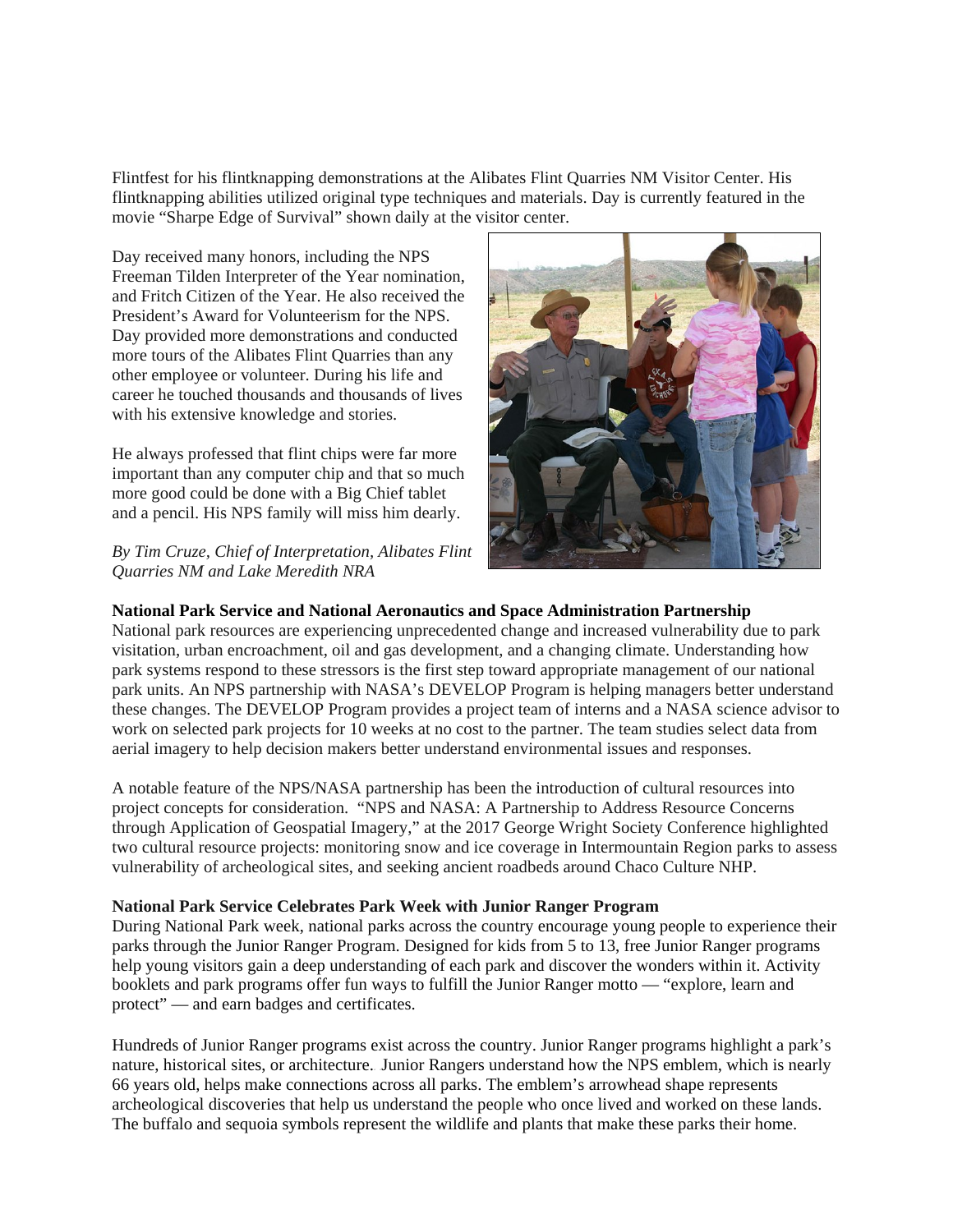The NPS Junior Archeologist booklet is available online to print at home (https://www.nps.gov/kids/pdf/JrArcheologistAndParentGuide.pdf). Participants can send their completed booklets to the NPS Archeology Program (address in booklet) for a badge. The booklet includes activities covering the basics of archeology and a parents guide. Although the booklet specifies ages 6-12, the Archeology Program accepts submissions from all ages!

*From Kids Page, Washington Post*

## **FEDERAL NEWS**

#### **Kevin Kilcullen, Fish and Wildlife Service Federal Preservation Officer, Retires**



Kevin Kilcullen, USFWS Federal Preservation Officer, and the longest serving preservation officer in U.S. government, retired on March 31, 2017. Kilcullen's influence over the USFWS cultural resources program stretches back 40 years. He began his career in 1975 as a student intern. He became head of the Refuge System's Visitor Service's Branch in 2002 and headed up national programs in environmental education natural resource interpretation, cultural and heritage preservation, youth and volunteer programs and numerous projects, assisting more than 220 nonprofit Refuge Friends organizations across the country.

Kilcullen also played a key role in the planning and design of the USFWS National Conservation Training Center located in Shepherdstown, West Virginia, ensuring compliance with all archeological requirements and helping to administer the largest-ever Service historic preservation contract.

Kilcullen developed the first policies for cultural resources and museum property for the agency and worked tirelessly to integrate cultural resources into the larger mission of the USFWS. He championed the idea that Every Refuge tells a Story and that most of that story involves history. He was instrumental in setting up a small grant program in 2006 to help USFWS properties make use of their history through innovative programming that brought history to life for visitors. Largely as a result of his leadership and forward thinking in the area of historic preservation, the USFWS received an Advisory Council for Historic Preservation award and Kilcullen received the DOI Meritorious Service Award in 2006. A decade later, Kilcullen oversaw USFWS efforts to make the 50th anniversary of the National Historic Preservation Act, the chief preservation law for the federal government, meaningful for USFWS staff.

#### *From story by Eugene Marino*

**100,000 Pounds of Debris Removed from Papahānaumokuākea Marine National Monument** Approximately 100,000 pounds of marine debris was removed from sites within the Papahānaumokuākea Marine NM. The debris was loaded aboard 12 shipping containers and transported to Honolulu from Midway Atoll. The debris was collected from the reefs and beaches of Midway and Kure Atolls over the last six years. Through the Nets to Energy Program, it will be processed by Schnitzer Steel Corporation and transported to the City and County of Honolulu's H-POWER plant, where it is being incinerated to produce electricity.

"The success of this project is linked to effective inter-agency coordination, communication and action," said Jason Misaki, Oʻahu Wildlife Manager, DLNR's Division of Forestry and Wildlife. "Marine debris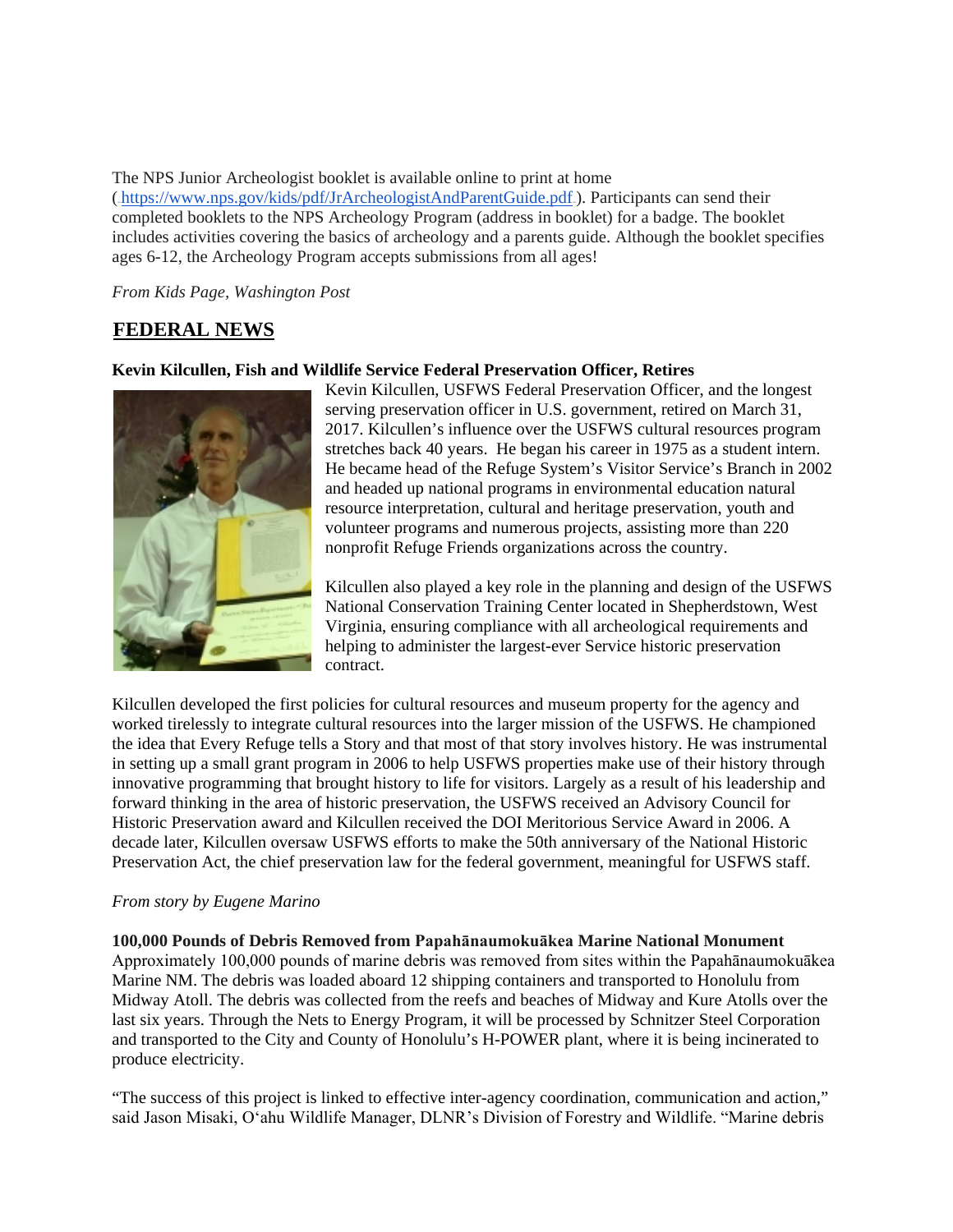in the Monument affects all partners, making joint efforts like this one extremely instrumental to our continued protection of resources."

Marine debris is a lethal entanglement and ingestion hazard for wildlife—including threatened Hawaiian green sea turtles and endangered Hawaiian monk seals. It also obscures and desecrates archeological sites and traditional cultural properties.

### *From story in Maui Now*

#### **Study Finds National Monuments Help Rural Economy**

The BLM Canyons of the Ancients National Monument, about six miles from Cortez, Colorado, contains more than 6,000 Ancestral Puebloan cliff dwellings, kivas and rock paintings spread across 176,056 acres. It was designated a national monument by President Bill Clinton on June 9, 2000, and will be under review by the Trump Administration. It draws about 30,000 visitors a year and the BLM's multi-use management plan still allows for grazing and oil and gas development on parts of the monument, just as it did before the designation.

The nonpartisan research group Headwaters Economics in  $2011$  and  $2014$  studied the economic vitality of communities hosting 17 national monuments in the West, including Montezuma County, where Canyons of the Ancients NM is located. The overarching conclusion: national monuments are consistent with economic growth.

Since 2000, Montezuma County's population has grown about 8 percent, jobs are up 10 percent and personal income is up about 20 percent, according to research by. That's not that much different from the growth seen across rural Colorado.

While it's hard to pin the county's growth since 2000 directly to the creation of the national monument, "there's no evidence that the Canyons of the Ancients is hurting the economy in any way," said Chris Mehl with Headwaters Economics. "On average, rural counties across the West with more federal lands do better than counties with less federal lands."

*From story by Jason Blevins, Denver Post*

## **GRANTS AND TRAINING**

#### **Archeologist Needed for VISTA Position at Bandelier National Monument**

Ancestral Lands Program is seeking to fill an Americorps VISTA position at Bandelier NM. The position will support development of additional Ancestral Lands Program groups in the Northern Rio Grande area. The application deadline is May 31, 2017; the position begins in early June. The position comes with a stipend and education award; housing available at Bandelier NM for an entire year.

The Ancestral Lands Program positions are in various locations throughout the country, and work to bring together Americorps, Tribes, and Federal to support developing more tribal-focused corps programs. These programs provide opportunities for Native youth and young adults to reconnect with nature through conservation work. Projects often entail camping in remote areas; work skills such as chainsaw, fencing, trail building, habitat restoration; and personal and professional development.

To apply, go to https://my.americorps.gov/mp/listing/viewListing.do?id=71843&fromSearch=true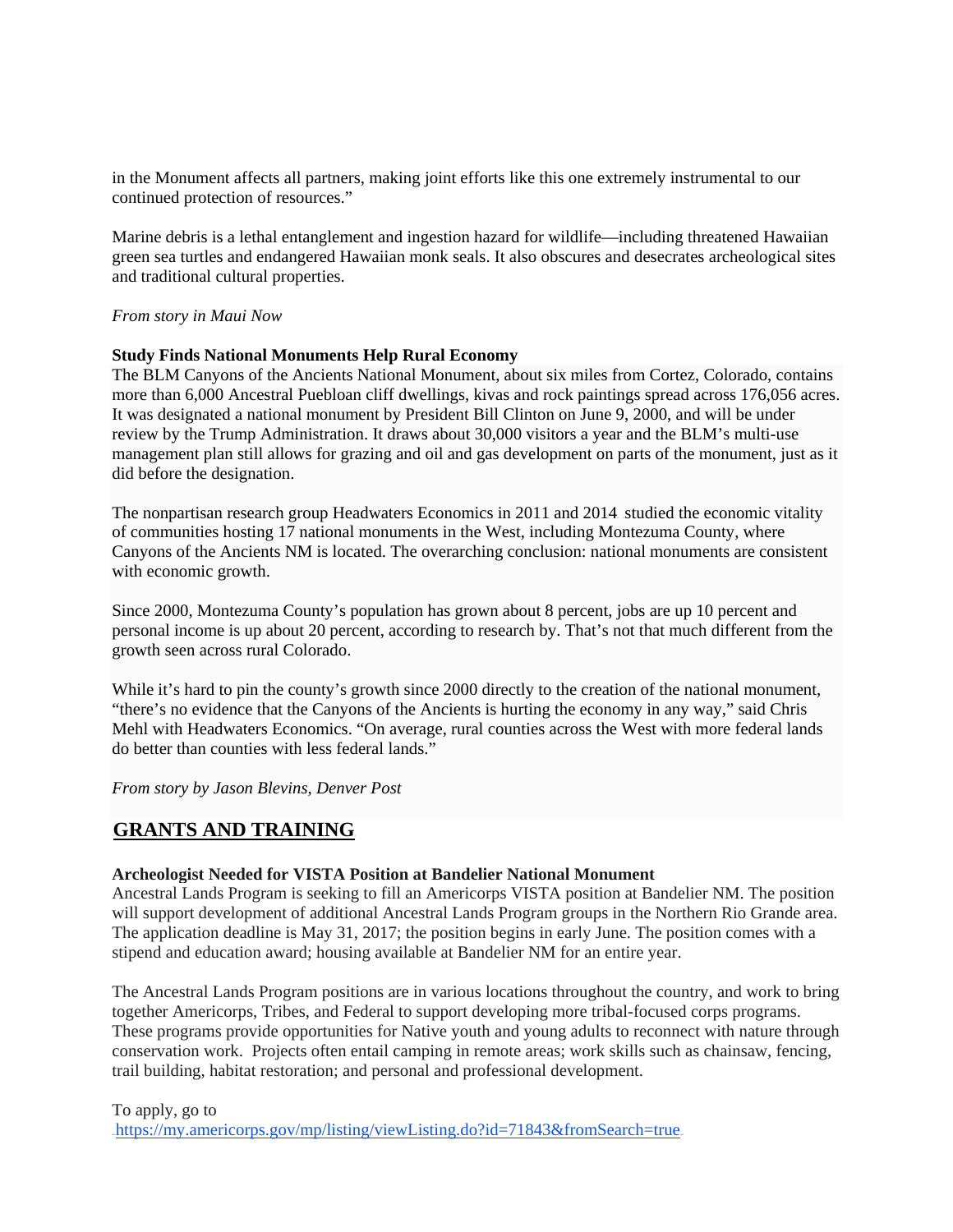### **National Park Service Park NAGPRA Program Offers Webinars**

The Park NAGPRA program is offering several webinars in 2017 about the Native American Graves Protection and Repatriation Act (NAGPRA).

Three one to two hour webinars will focus on selected topics:

- Disposition of Unclaimed Cultural Items (43 CFR 10.7)
- Plans of Action & Comprehensive Agreements. (43 CFR 10.5 (e) and (f))
- Inadvertent Discoveries/Intentional Excavations (43 CFR 10.3 and 10.4)

One multi-session webinar, for which credit is available in DOI Learn, will cover a broad range of topics:

• NAGPRA in the Parks

This last webinar is a multiple-day course that consists of three-hour sessions on three consecutive days. Topics include, but are not limited to – NAGPRA basics, collections (inventories and summaries), intentional excavations and inadvertent discoveries, culturally unidentifiable and unclaimed, tribal consultation, evaluating repatriation requests (claims), and reburial on park lands.

To register, go to .<https://doilearn2.webex.com/doilearn2/k2/j.php?MTID=t938f802b73a7064a6a36d271d558d9f5>.

For questions, contact Holly McKee (holly\_mckee@nps.gov)



## **SLIGHTLY OFF TOPIC: New Theory for 'Fluting' of Clovis Points**

Archeologists at Kent State University are testing their unique new theories about the purposes of Clovis weapon technologies. In their most recent article published online in the *Journal of Archaeological Science*, Metin Eren and his co-authors from Southern Methodist University (Brett A. Story, David J. Meltzer and Kaitlyn A. Thomas), University of Tulsa (Briggs Buchanan), Rogers State University (Brian N. Andrews), Texas A&M University and the University of Missouri (Michael J. O'Brien) propose an explanation for the flint knapping technique of "fluting" the Clovis points. This singular technological attribute, the flake removal or "flute," is absent from the stone-tool repertoire of Pleistocene Northeast Asia.

Archaeologists have debated for years as to why Clovis point makers added this flute feature. Basically, it is a thin groove chipped off at the base on both sides, perhaps first made by accident, which logically makes it very thin and brittle. However, after several types of testing, the researchers have reported that this thinning of the base can make it better able to withstand and absorb the shock of colliding with a hard object, such as the bone of a mastodon or bison.

"It was risky and couldn't have been easy to learn how to do this effectively," Eren explained. "Archaeological evidence suggests that up to one out of five points break when you try to chip this fluted base, and it takes at least 30

minutes to produce a finished specimen. So, though it was a time-consuming process and risky technique, successfully fluted Clovis points would have been extremely reliable, especially while traveling great